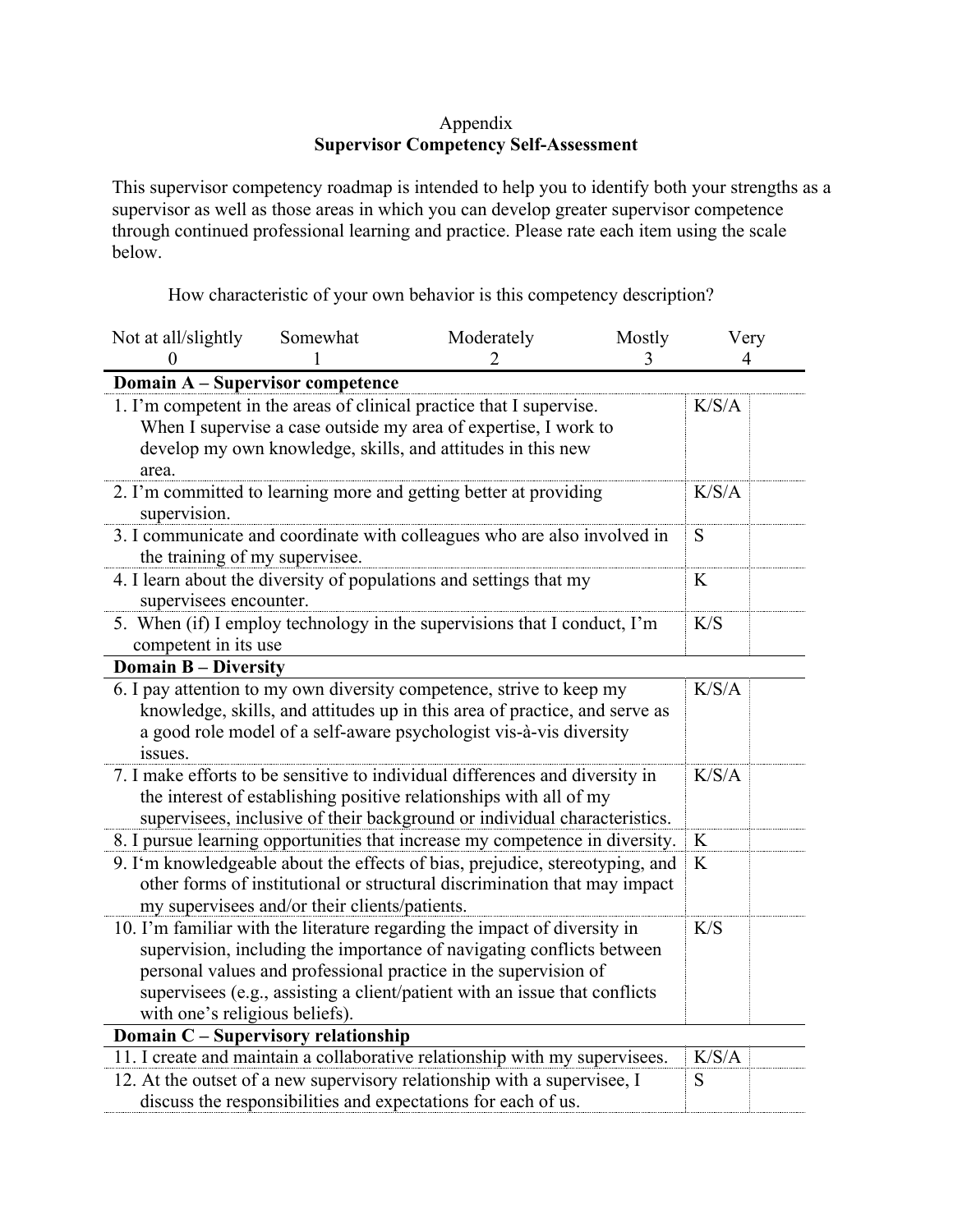| 13. I regularly revisit the progress of supervision with my supervisee, the                                                    | S     |
|--------------------------------------------------------------------------------------------------------------------------------|-------|
| effectiveness of our relationship, and address characteristic                                                                  |       |
| interpersonal styles that may affect the supervisory relationship and                                                          |       |
| process.                                                                                                                       |       |
| <b>Domain D - Professionalism</b>                                                                                              |       |
| 14. I'm professional in my interactions with supervisees, and help them                                                        | S     |
| learn how to similarly conduct themselves as professionals.                                                                    |       |
| 15. I provide my supervisees with on-going (e.g., formative) as well as                                                        | S     |
| summative feedback about their progress in developing professional                                                             |       |
| behavior.                                                                                                                      |       |
| Domain E - Providing assessment, evaluation & feedback                                                                         |       |
| 16. I am straightforward and sensitive in providing feedback that is linked                                                    | S     |
| to the supervisee's learning goals.                                                                                            |       |
| 17. I'm careful to observe and monitor my supervisee's clinical                                                                | S     |
| performance, so that my evaluation is based on accurate information.                                                           |       |
| 18. My feedback is clear, direct and timely. It is behaviorally-anchored so                                                    | S     |
| that my supervisees know explicitly what they do well and how they                                                             |       |
| could improve. I monitor the impact of my feedback on our                                                                      |       |
| relationship.                                                                                                                  |       |
| 19. I help my own supervisees to get better at accurate self-assessment, and                                                   | S     |
| incorporate their self-assessment in my evaluation of them.                                                                    |       |
| 20. I seek feedback from my supervisees about the quality of supervision I                                                     | K/S   |
| provide to them, and use it to improve my own competence as a                                                                  |       |
| supervisor.                                                                                                                    |       |
| 21. When dealing with supervisee performance problems, I address them                                                          | S     |
| directly and in accordance with relevant policies and procedures of my                                                         |       |
| setting, institution and jurisdiction.                                                                                         |       |
| Domain F - Managing professional competence problems                                                                           |       |
| 22. If I see a performance problem, I identify and address it promptly with                                                    | S     |
| my supervisee, so that they have reasonable time to improve.                                                                   |       |
| 23. I am able to develop and implement a formal remediation plan to                                                            | S     |
| address performance problems.                                                                                                  |       |
| 24. I understand that supervisors have an obligation to protect the public                                                     | K/S/A |
| from harmful actions by supervisees, and take seriously my role as a                                                           |       |
| gatekeeper to the profession                                                                                                   |       |
| Domain G - Ethics, legal and regulatory considerations<br>25. I serve as a positive role model to my supervisees by conducting | K/S/A |
| myself in accordance with professional standards, ethics and laws                                                              |       |
| related to the practice of psychology.                                                                                         |       |
| 26. My primary obligation as a supervisor is to protect the welfare of my                                                      | K/A   |
| supervisee's clients. This remains at the forefront of my supervision.                                                         |       |
| 27. I provide clear information to my supervisees about what is expected                                                       | K/S   |
| of them in supervision.                                                                                                        |       |
| 28. I maintain timely and accurate documentation of my supervisee's                                                            | S     |
| performance.                                                                                                                   |       |
|                                                                                                                                |       |

*Note*.  $K =$  knowledge,  $S =$  skill,  $A =$  attitude